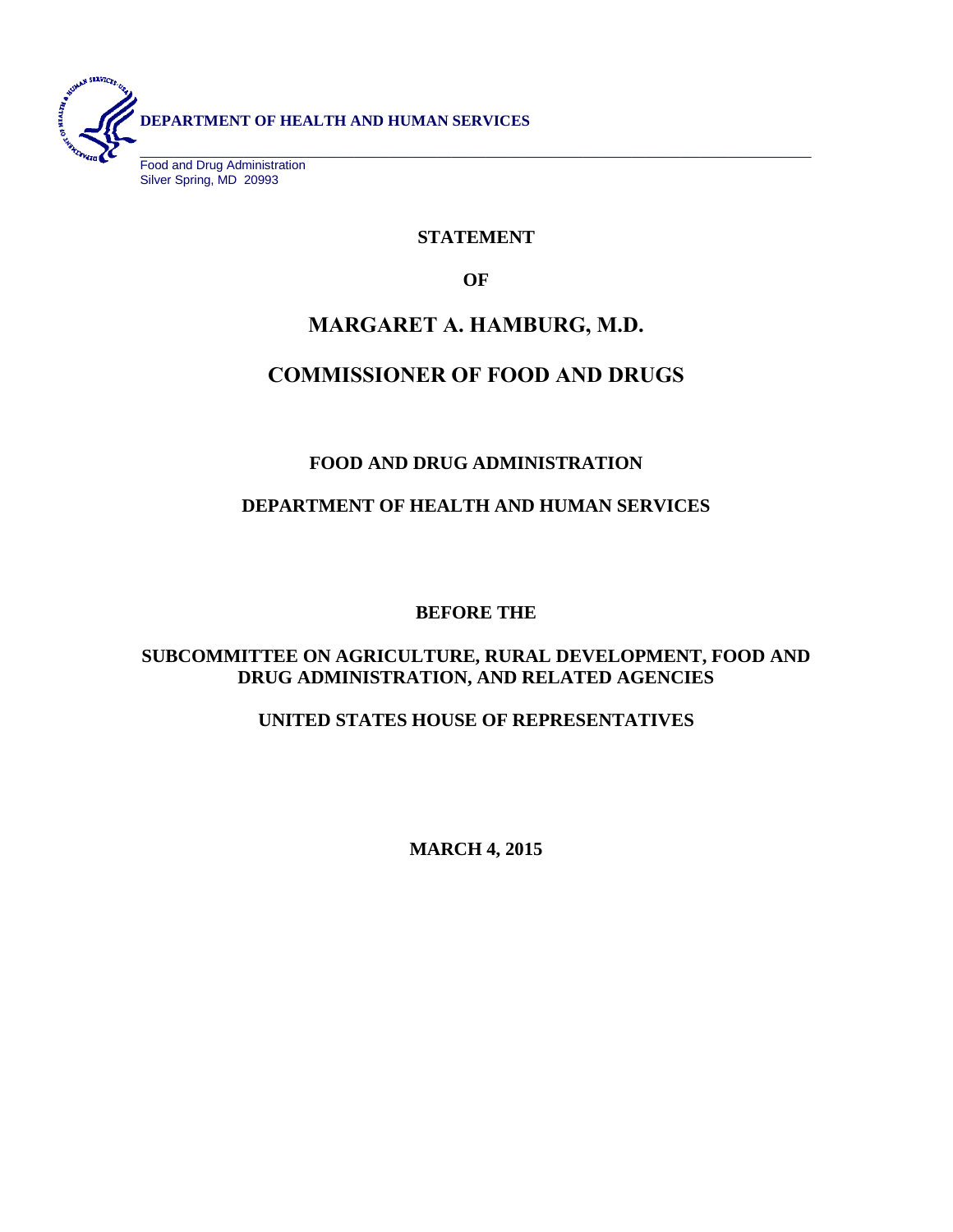#### **I. Introduction**

Good morning, Chairman Aderholt and Members of the Subcommittee, I am Dr. Margaret Hamburg, Commissioner of the Food and Drug Administration (FDA). Thank you for the opportunity to appear before you today to discuss the President's fiscal year (FY) 2016 Budget Request for FDA. I would like to thank the Subcommittee for its past investments in FDA, which have helped us meet the demands of our broad and increasingly complex mission. For FY 2016, FDA is requesting \$4.9 billion to support our essential functions and priority needs.

On a personal note, I'd like to thank the Committee for its continuing commitment to these issues during my six years as Commissioner. As you know, I will be stepping down at the end of this month, so this will be my final appearance before this Subcommittee. I will miss the constructive dialogue we have enjoyed over the years to address matters of mutual concern. My decision to leave FDA was not an easy one, as there is always more to be done, and I remain dedicated to the vital work and mission of the Agency. But, I am confident that I leave the Agency stronger and more effective than when I began, and better positioned to meet the challenges of the  $21<sup>st</sup>$  century. And, I know that with your commitment, FDA will continue to move forward in fulfilling its critical responsibilities to the American public.

#### **II. FDA Plays a Vital Role in America's Public Health System**

FDA is a science-based regulatory agency charged with an enormous and significant public health mission: to promote and protect the health of the American people. Our goal in carrying out our mission is to ensure the safety, effectiveness, and quality of medical products, as well as the safety and security of the vast majority of our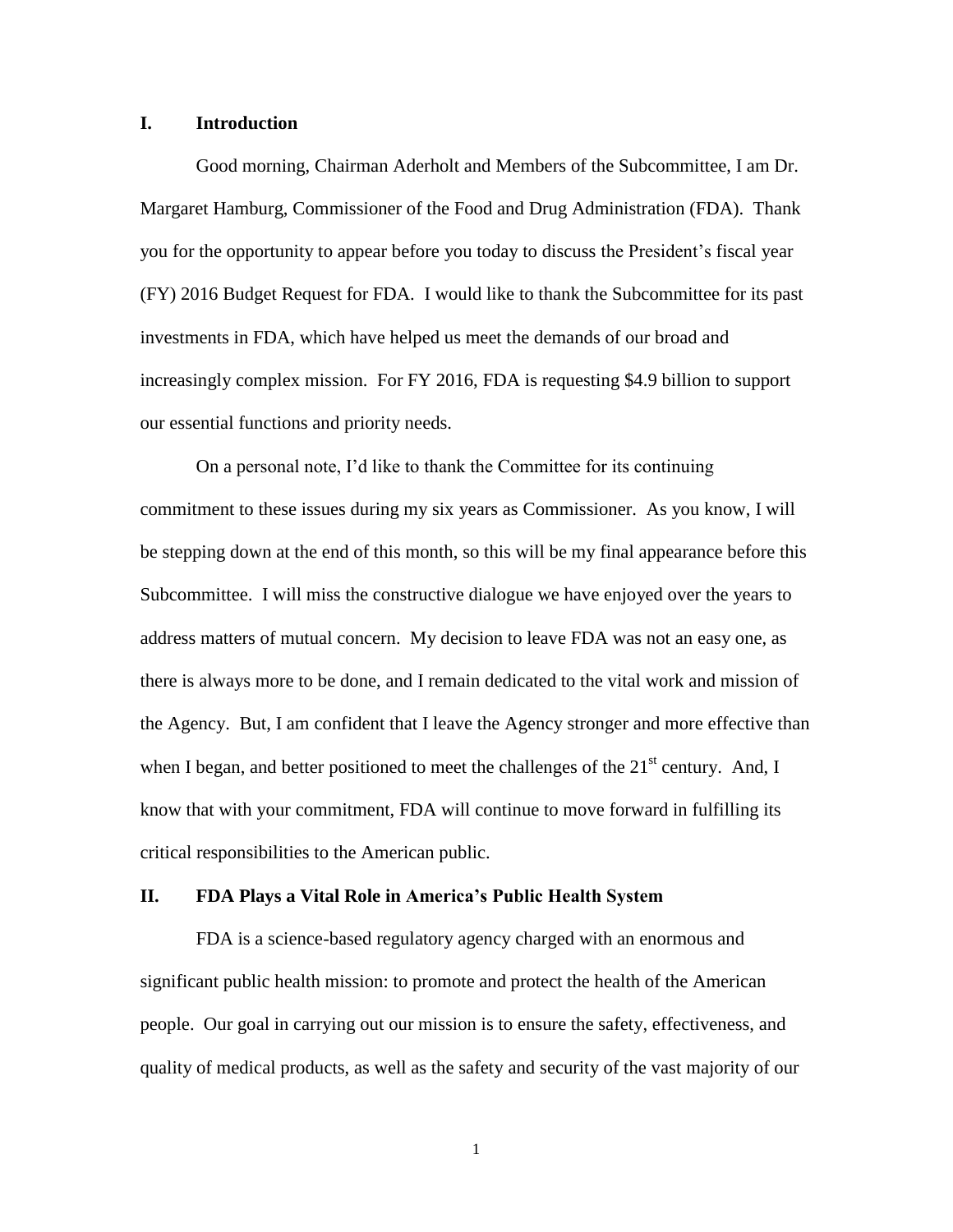nation's food supply. The Agency also regulates the manufacturing, marketing, and distribution of tobacco products and seeks to reduce the use of tobacco products by minors. FDA plays a unique and vital role in facilitating the availability of safe and effective products, while also protecting citizens from products that may cause harm.

FDA's important work promotes innovation in the industries it regulates, creates jobs, and positions domestic industries to compete in the global marketplace. History shows that when there is public trust in FDA's oversight, the industries we regulate flourish. Conversely, when food and medical products cause serious harm, the result is often severe economic damage across the industry involved.

Congress has recognized the dynamic role that FDA plays and the increasingly complex and global environment in which we operate. As a result, FDA has been tasked with a multitude of new responsibilities and authorities in the public health arena, including the Drug Quality and Security Act (DQSA); the FDA Safety and Innovation Act (FDASIA); the FDA Food Safety Modernization Act (FSMA); and the Family Smoking Prevention and Tobacco Control Act. While FDA has stepped up to meet these essential public health challenges under current funding levels, successful implementation of these new authorities requires significant additional resources.

#### **III. FDA Has a Proven Track Record of Success**

FDA's accomplishments over the past year have been as substantial as any in the Agency's recent history. Across the areas of food safety and nutrition, medical product safety and innovation, tobacco control, and other areas of our work, our accomplishments demonstrate our ability to respond to evolving needs and opportunities – including the embrace of new approval pathways, innovative technologies, and cutting-edge science.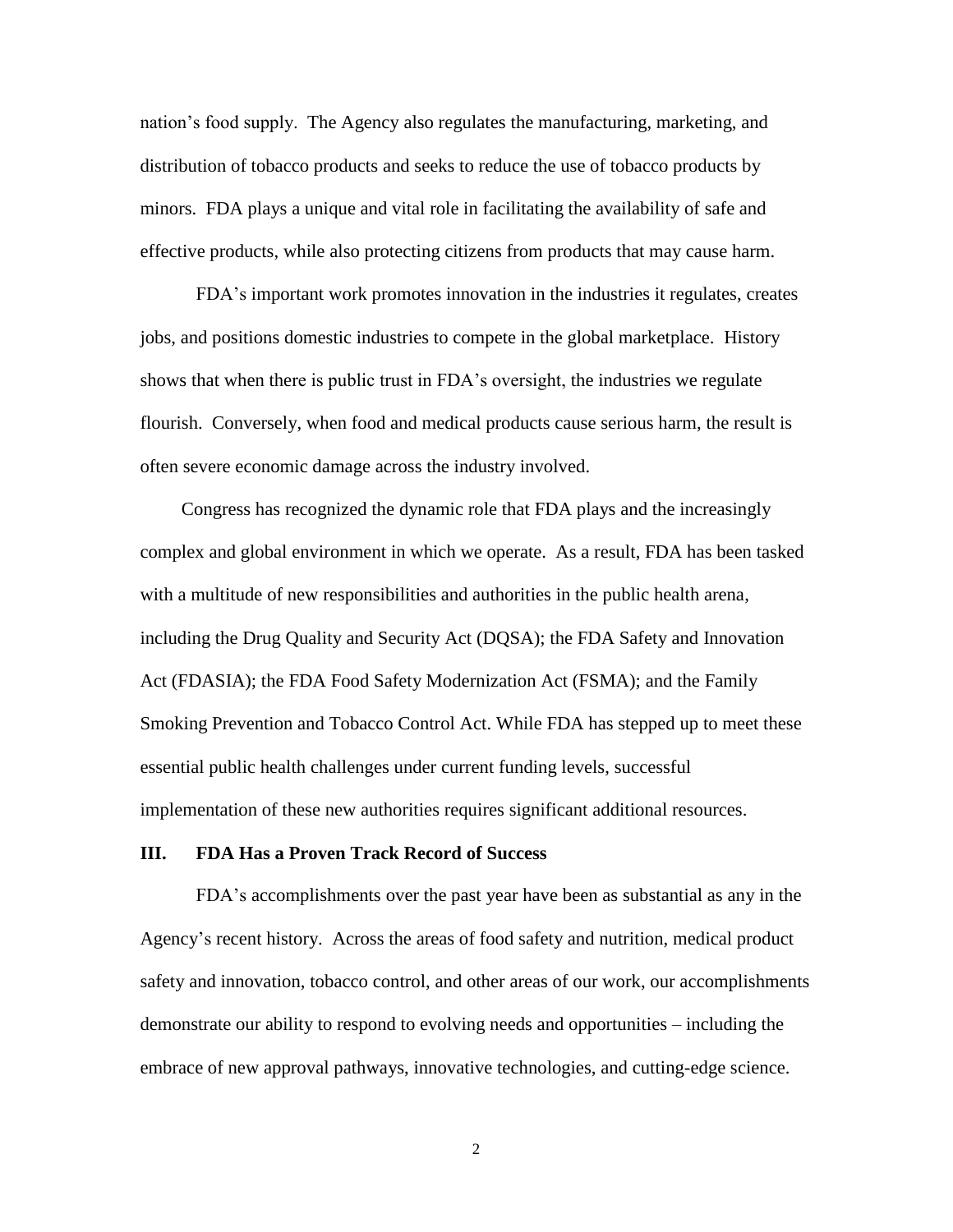Moreover, especially given the importance of our work, FDA is a bargain. The products regulated by FDA account for more than 20 percent of every consumer dollar spent on products in the U.S. but individual Americans only pay about 2 cents per day to ensure that those products are safe and effective. This is a small price for life-saving medicines approved as fast or faster than anywhere in the world, confidence in medical products that are relied on daily, and a food supply that is among the safest in the world.

#### **FDA's Innovations Improve and Protect America's Food Supply**

Food Safety Modernization.FDA published seven major proposed rules and, based on stakeholder input, four supplemental proposals to implement FSMA. The Agency also completed 8,607 high-risk food establishment inspections in FY 2014, exceeding the target of 6,507 inspections by 32 percent. FDA also released a FSMA Operational Strategy Document that focuses on how we can implement FSMA by prioritizing prevention, voluntary compliance, risk-based oversight, and expanded collaboration across the food safety community.

Genome-Based Food Pathogen Detection. FDA established GenomeTrakr, the first national pilot network of whole genome sequencers (WGS) for pathogen identification to trace where outbreaks start – even at the level of a single farm or food facility – based on whole bacterial genomes. FDA is already utilizing this innovative technology, such as in the identification and closure of a cheese facility connected to a *Listeria monocytogenes* outbreak, to take quicker, yet more targeted, action and likely prevent a larger number of illnesses.

Nutrition Labeling. On December 1, 2014, FDA published two final rules requiring that calorie information be listed on menus and menu boards in chain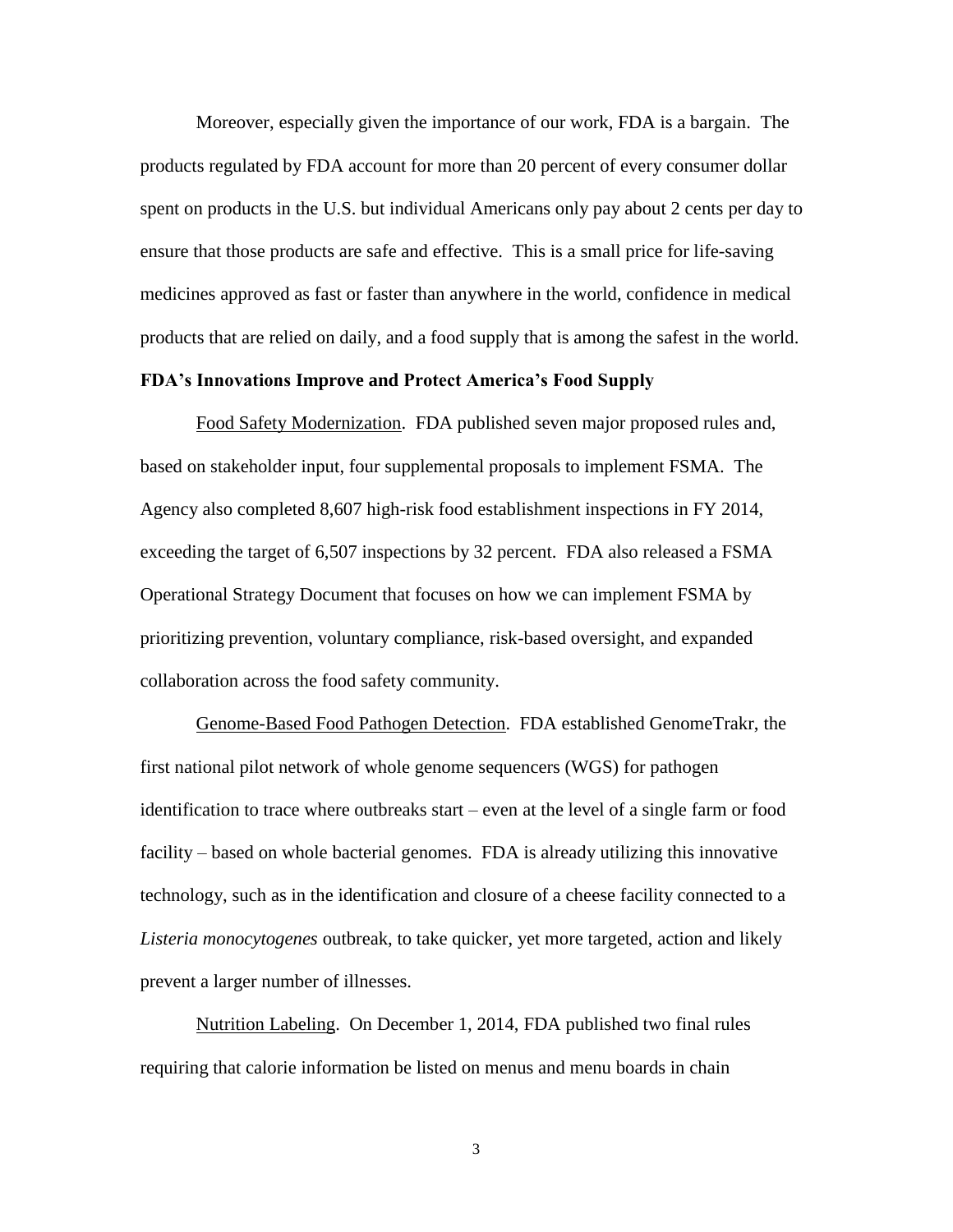restaurants and similar retail food establishments, and on signs for vending machines. Americans eat and drink about one-third of their calories away from home, and this is an important public health step to help consumers make informed choices for themselves and their families. FDA also proposed important updates to the Nutrition Facts Label, such as more prominent calorie declarations, to bring it up to date with current diet and health concerns.

#### **Promoting Innovative Medical Product Development**

Medical Product Application Review. FDA's rapid drug reviews and use of expedited programs has helped provide meaningful new products to U.S. patients. In 2014, FDA approved 51 new molecular entities and biological products, more than in any single year in almost 20 years. Among the 2014 approvals are treatments for cancer, hepatitis C and type-2 diabetes, as well as the most new drugs for "orphan" diseases since Congress approved the Orphan Drug Act more than three decades ago. Seventeen of the new approvals are "first in class" therapies, which represent new approaches in the treatment of disease, and almost two-thirds were approved first in the U.S. In addition, important biological products approved in 2014 include a number of groundbreaking vaccines for meningitis B, the flu, and certain types of Human Papillomavirus.

From 2011 to 2014, the median number of days for FDA to approve investigational device exemption (IDE) submissions decreased from 442 to only 101, cutting the time it takes to bring a new medical device to market by nearly a full year. In addition, improvements to the de novo program have resulted in a 70 percent reduction in the average total time to decision for these submissions.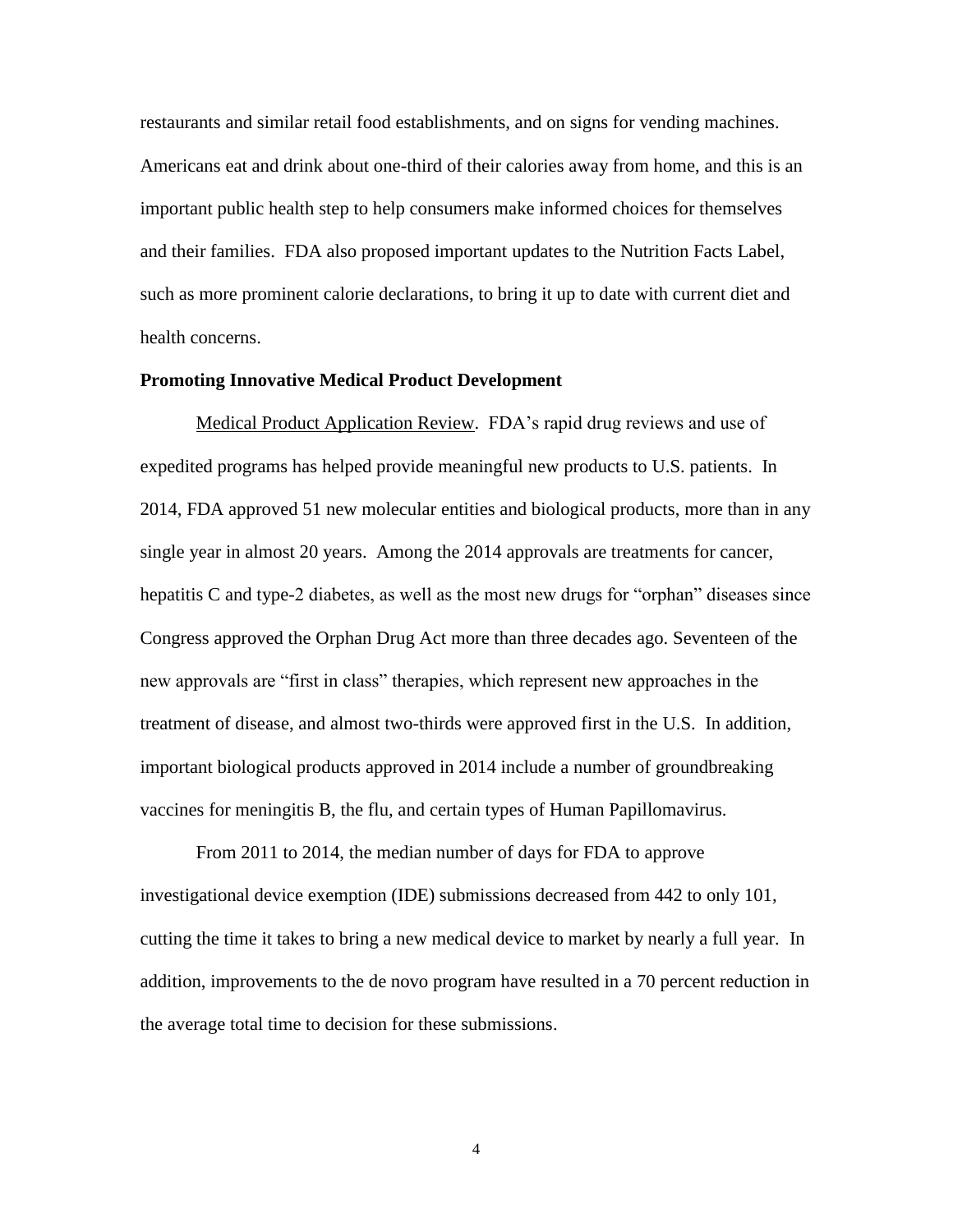These developments are a testament not just to expanding understanding of human biology and the molecular mechanisms that drive the disease process, but also to FDA's innovative approaches to help expedite development and review of medical products that target unmet medical needs, while adhering to the established standards for safety and efficacy.

Abuse-Deterrent Opioid Medications. FDA continues to make progress in its efforts to help reduce prescription drug abuse, while remaining committed to ensuring that patients with pain have appropriate access to medicines they need. In 2014, FDA approved three new opioids with abuse deterrent features to give physicians effective new treatment options with less risk of abuse. To help encourage the development of more abuse-deterrent formulations of opioids, the Agency hosted a public meeting to discuss scientific and technical issues related to development and assessment of abuse-deterrent opioid products and is working diligently to finalize its guidance on this topic this spring. We also approved a new dosage form of naloxone with an autoinjector to allow for the emergency treatment of opioid overdoses in community settings.

Drug Quality and Security Act**.** During FY 2014, FDA conducted over 90 inspections of compounding facilities, issued warning letters, and worked with DOJ to bring criminal and civil enforcement actions. The Agency also continued to develop a framework to implement the new law. FDA has issued numerous policy documents to implement Federal Food, Drug, and Cosmetic Act section 503A, as amended by the DQSA, as well as section 503B, as added by DQSA, concerning outsourcing facilities. In addition, on February 23-24, 2015, FDA held the first meeting of the Pharmacy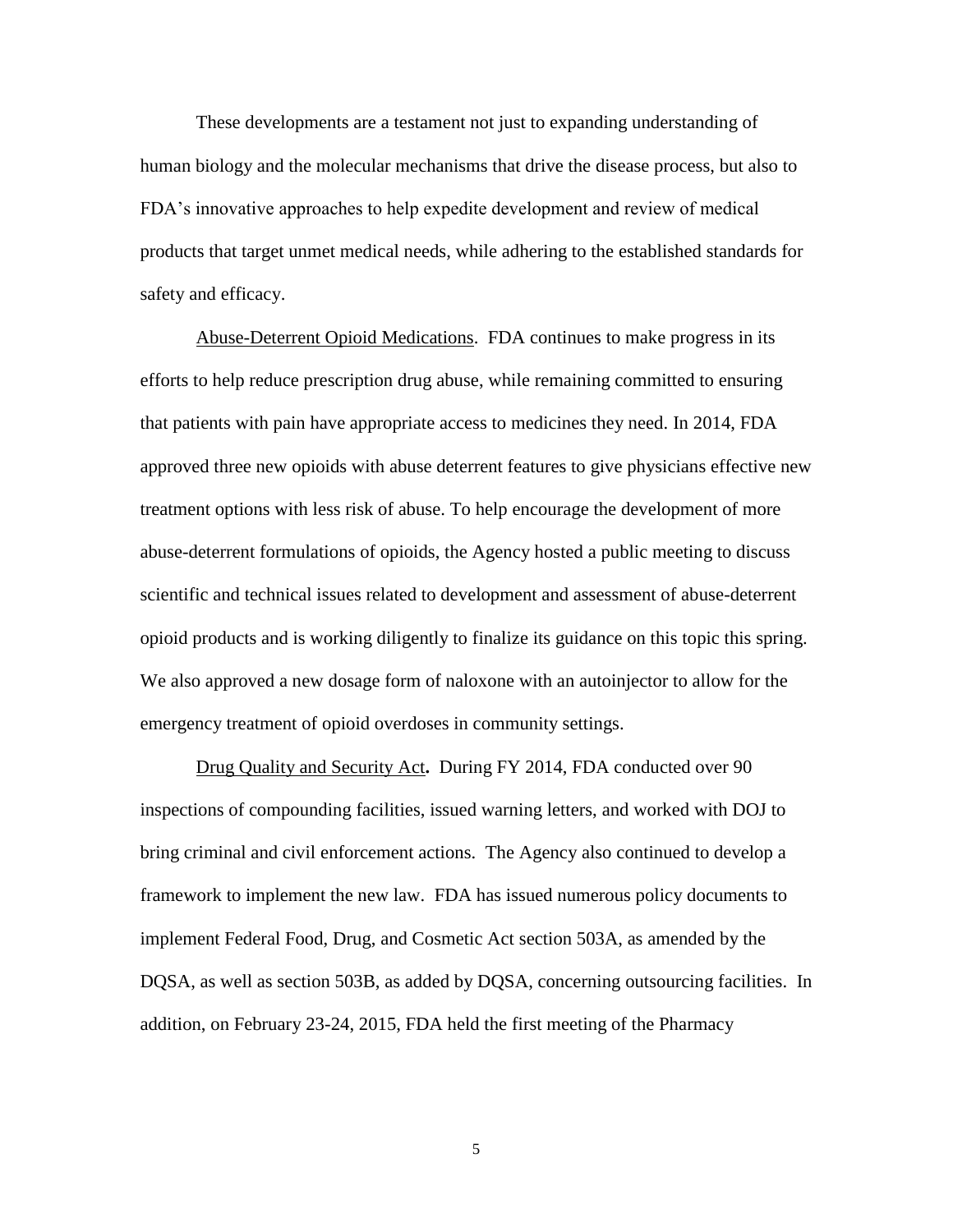Compounding Advisory Committee to provide advice on scientific, technical, and medical issues concerning drug compounding.

#### **FDA Works to Reduce the Impact of Tobacco on the Public Health**

Family Smoking Prevention and Tobacco Control Act.FDA published the proposed "deeming rule" to extend FDA's tobacco authority to additional tobacco products, including e-cigarettes, and is reviewing over 135,000 comments the Agency received in preparation of the final rule. Public health-based regulation of these products can help reduce the death and disease toll from tobacco use. FDA also closely monitors retailers' compliance with restrictions on tobacco product marketing and sales to youth – and takes strong corrective action when violations occur. In addition, the Agency launched a major public education campaign targeting youth about the dangers of tobacco products, with the goal of reducing or preventing use in future generations.

#### **FDA Tackles Emerging, Unique, and Complex Challenges**

Combating Antimicrobial Resistance. FDA has made important strides in confronting the growing resistance of some bacteria to antimicrobial drugs. In 2014, FDA approved four novel systemic antibiotics to expand the pipeline of new medical products available for identification, prevention, treatment, and/or cure of bacterial infections. In contrast, only five new antibiotics had been approved in the previous ten year period. In addition to working on the human medical product side, FDA has made great progress on its initiative to fight antimicrobial resistance by restricting the use of medically important antimicrobials in food animal production to legitimate animal health purposes. All 26 drug companies with affected products have committed in writing to remove animal production uses from their FDA-approved labels and bring the remaining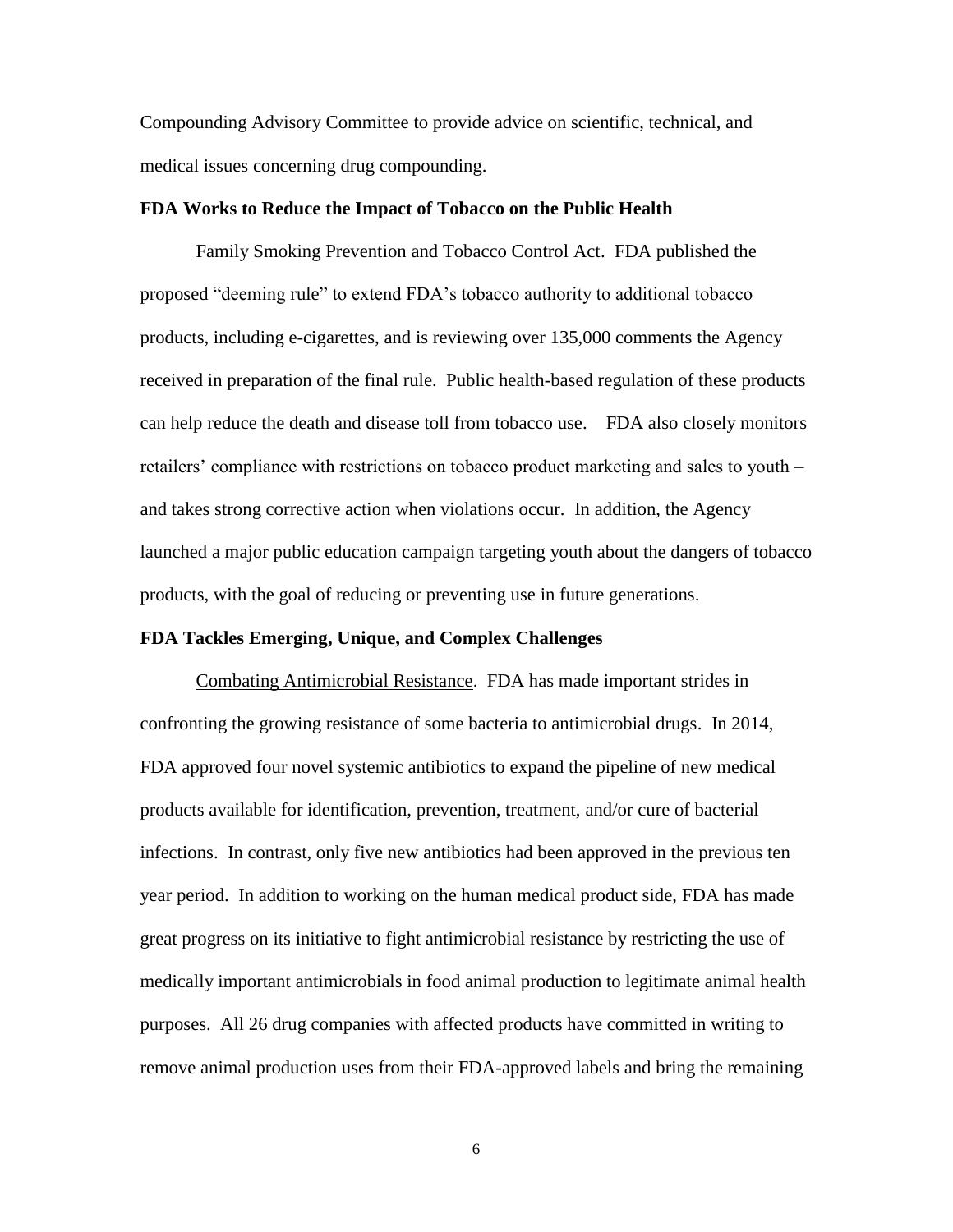medical uses under veterinary supervision by the end of 2016. FDA is working closely with USDA, producers and drug companies to support implementation of these important changes and gather data to verify their effectiveness in reducing antimicrobial resistance.

Ebola Outbreak Response. In response to the Ebola epidemic in West Africa, FDA has acted aggressively to help expedite the development and availability of investigational medical products for Ebola, including by: providing regulatory advice and guidance to commercial developers and U.S. agencies; helping to facilitate access to investigational medical products for patients with Ebola when requested by clinicians; and authorizing the use of eight investigational diagnostic tests for Ebola under FDA's Emergency Use Authorization authority. We have collaborated extensively with the World Health Organization, NGOs and several international regulatory counterparts to support international response efforts. FDA has also monitored for fraudulent products that claim to prevent, treat, or diagnose Ebola and took action, as warranted, to protect public health.

#### **IV. FDA's FY 2016 President's Budget Request**

The FY 2016 President's Budget Request for FDA is \$4.9 billion for the total program level, which is \$425 million above the FY 2015 Enacted Level. Of the total funding, \$2.7 billion is budget authority and \$2.2 billion is user fees. The FY 2016 increase consists of \$148 million in budget authority and \$277 million in user fees. The growth in user fee funding stems from several new programs, along with increased collection authority for many of FDA's existing programs. Mindful of the larger pressures on the federal budget, we have focused our request on the most urgent needs for FY 2016.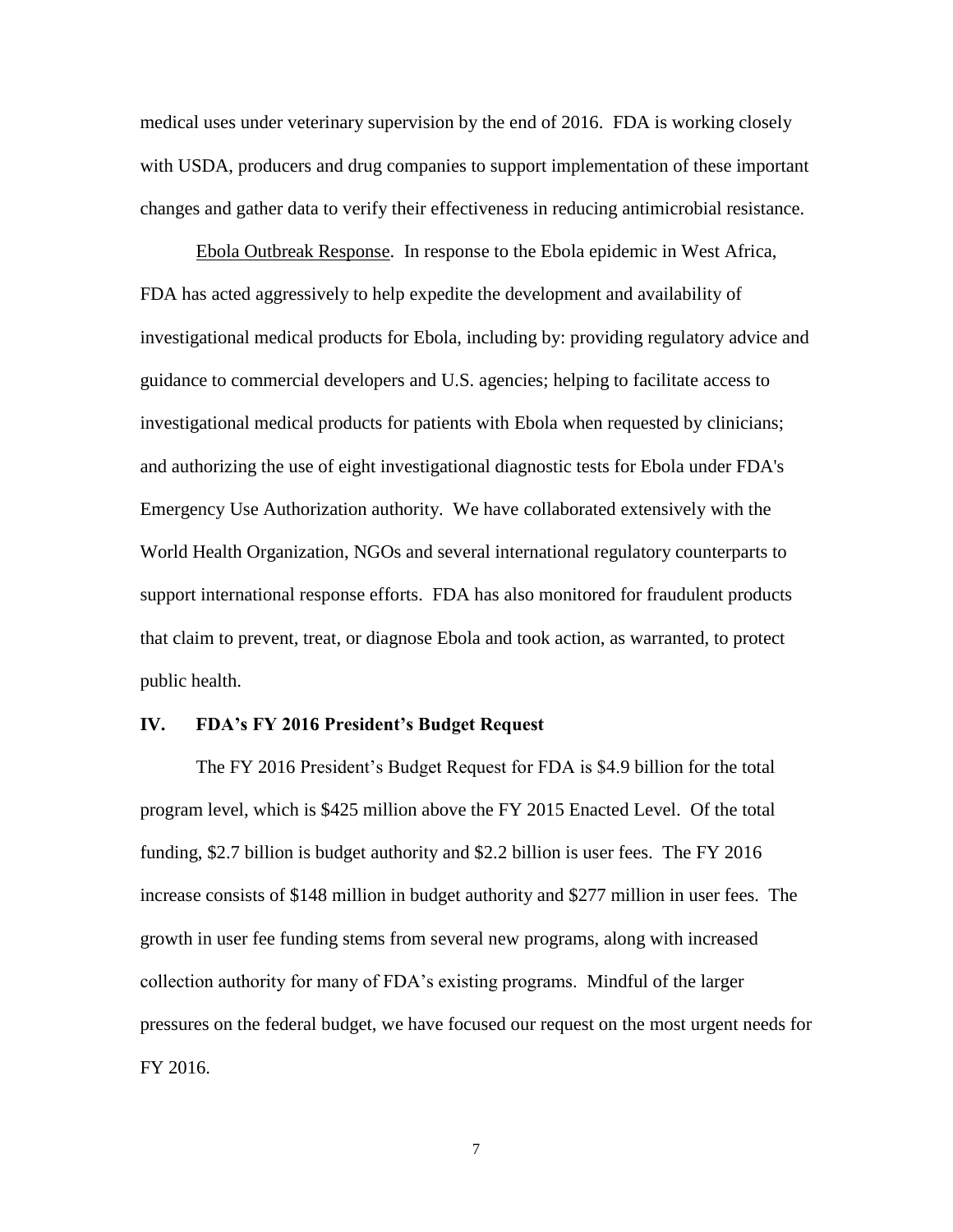#### **Food Safety**

The FY 2016 Budget provides a total program level of \$1.5 billion for food safety, which is \$301 million above the FY 2015 Enacted level. This total includes a \$109.5 million increase in budget authority and a \$191.8 million increase in user fees. The proposed budget authority increase will be almost exclusively dedicated to implementation of FSMA.

FDA's successful implementation of FSMA is essential to reducing foodborne illness, bolstering public confidence in the food supply, and maintaining U.S. leadership on food safety internationally. With FDA under court order to issue many key FSMA regulations in 2015, FY 2016 is an absolutely crucial year for the investments needed to ensure timely, effective, and non-disruptive implementation. FDA's collaborative implementation strategy requires a modernized approach to inspection and enforcement, focusing on food safety outcomes and encouraging voluntary compliance. To be successful, this strategy requires retraining and retooling of FDA and state inspectors. In keeping with FSMA's theme of collaboration and partnerships, the largest single portion of the budget authority will go to the states to better integrate, coordinate, and leverage federal and state food safety efforts.

FDA's FSMA philosophy of "educate before and while we regulate" also requires investing in guidance, education, and technical assistance for industry to support their compliance efforts, especially among smaller scale farmers and manufacturers. FDA will deliver this assistance through collaborative alliances and training partnerships.

Finally, FDA must make crucial investments in FY 2016 to implement the new import safety system mandated by Congress. This includes FSMA's Foreign Supplier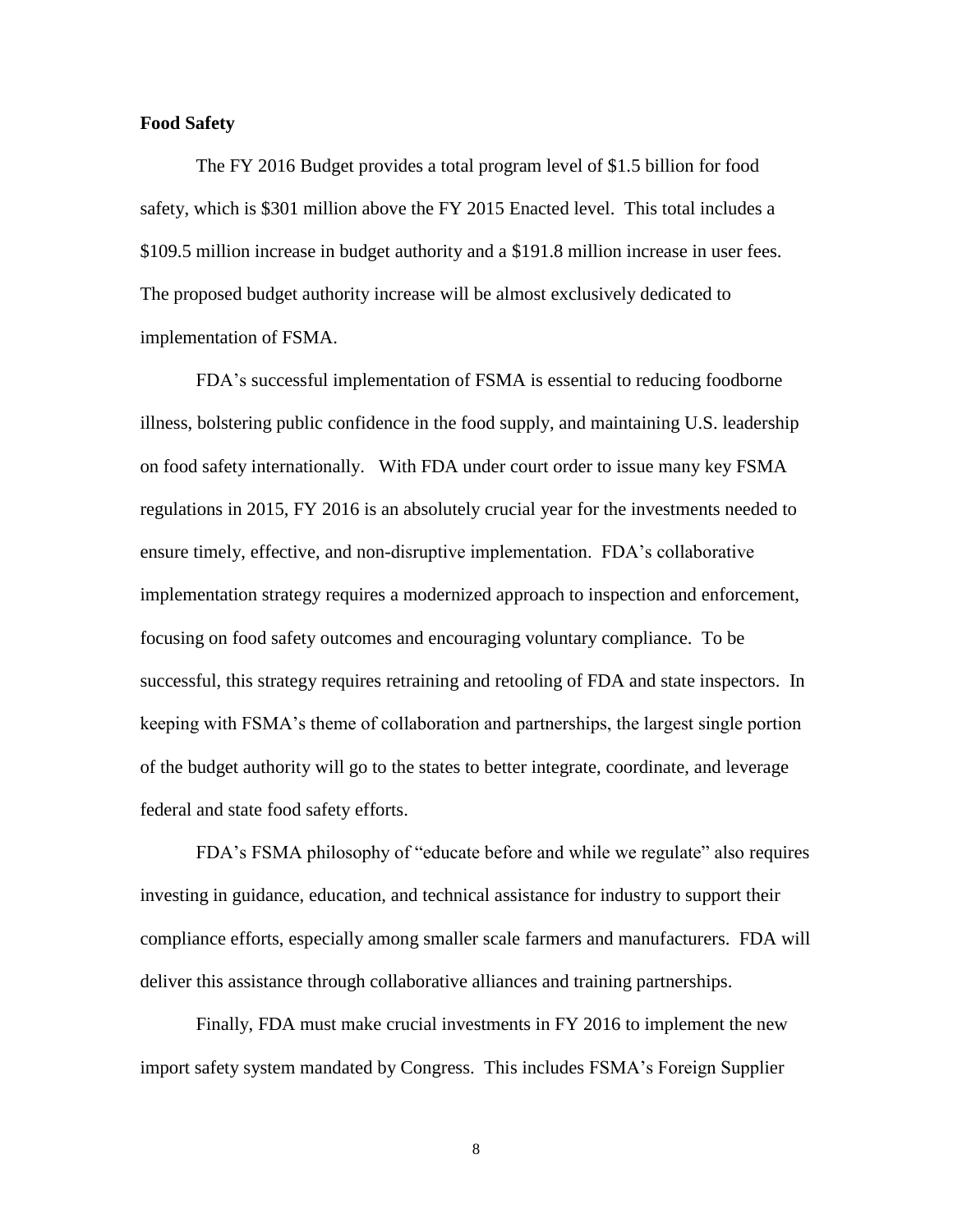Verification Program requirements, which are the foundation for FSMA's new import safety system and key to helping assure a level playing field of food safety standards and oversight for U.S. consumers and industry.

The investments FDA can make with the FY 2016 budget authority request will enable the agency to maintain momentum toward timely and successful implementation of FSMA. Without these investments, implementation will be disrupted and delayed.

#### **Medical Product Safety and Innovation**

The FY 2016 Budget provides a program level of \$2.7 billion, which is \$84.8 million above the FY 2015 Enacted Level, to continue core medical product safety activities across FDA programs.

With part of this increase, FDA will support implementation of three initiatives of FDASIA: the Unique Facility Identifier; Unique Device Identifier; and Electronic Biological Product Application Submission programs. FDA will also continue contributing to the National Strategy for Combating Antibiotic-Resistant Bacteria (CARB) to help ensure the judicious use of medically-important antimicrobials in foodproducing animals; to evaluate new antibacterial drugs for patient treatments; to streamline clinical trials; and to develop better vaccines for antibiotic resistant organisms. An increase of approximately \$1 million will support continued implementation of new compounding oversight authorities and the evaluation of sunscreen ingredients. Finally, \$10 million of the increase will help FDA adapt its regulatory process to developments in "precision medicine." Funding this initiative will permit FDA to keep pace with scientific advancements and help speed the development of promising new diagnostics and treatments that will enable precision medicine to be successful.